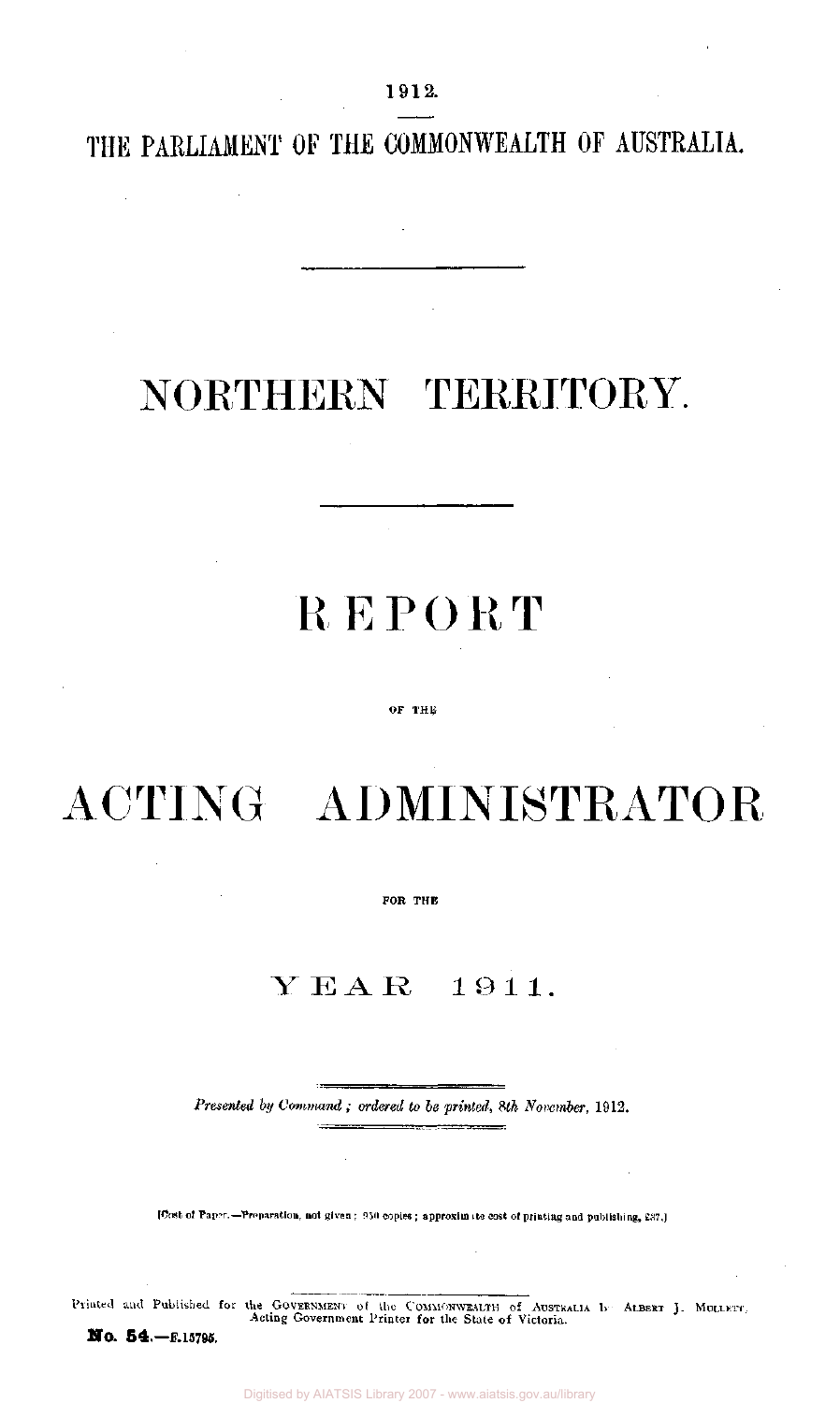busy time looking into the questions of shipping of cattle, railway extension, and water supply on the overland route. The latter two matters necessitating a journey to south of Powell's Creek. His engineering skill has been often of much service, and he has already proved himself a very capable officer.

Mr. Kellaway, the Superintendent of Public Buildings, arrived in June. He found the buildings in a somewhat unsatisfactory state, and has been pushing on with renovations and the erection of new structures. Carpenters' and paint shops, and timber racks have been put upon a triangular piece of land formed by portions of Sections 183 and 194, Town of Darwin. As a large portion of the land is occupied by a water-course, the land available for building shops is very limited. Work in this department is increasing rapidly and it will soon be found necessary to increase the available area either by covering the water-course or acquiring an additional section of land. The latter will be by far the cheaper method. Mr. Kellaway's department of land. The latter will be by far the cheaper method. Mr. Kellaway's department will be kept very busy for a long time. He has suffered greatly from a lack of steady and competent workmen. Some have been sent from South, and more will be required in the near future. Provision is being made by the Honorable the Minister for quarters for officers and men. These are urgently required. Men will not be content to remain here unless quarters are provided, and married men, especially, must be considered. At present there are several mechanics here whose wives and families are separated from them, thus necessitating great expense and much dissatisfaction. In this department, trouble has arisen over the number of hours for a week's work. Fortyeight hours has been and still is the requisite, but in some places in the Commonwealth forty-four is the standard. The hours during which work is to be performed will also have to be considered. It is very questionable whether the present system of working in the middle of the day during the most trying period of the year should be maintained. I hope that the men will themselves go into the matter and form some definite policy thereon.

The Government propose, I understand, to shortly appoint a Director of Lands. In all probability, until such appointment is made, no details of the policy of the Government in regard to tenure of lands will be available. The present want of system has been so frequently discussed in previous annual reports and otherwise, that it is needless to say more than that no advance can be made in land settlement until some definite terms are established.

Mining shows signs of re-awakening interest. The wide area of mineral country here demands attention, and sooner or later the mining people will be wondering why the industry has been so neglected and cold-shouldered by them. Truly, the past mismanagement of some of the large concerns has afforded a very bitter pill to investors. The remedy for such enormous losses is to be found in pursuing a policy of mining, rather than in expending the bulk of the capital in machinery which developments do not for the time justify. It is worth noting, that with all the primitiveness of methods employed, the handful of miners have won minerals according to the returns filed from 1904 to end of 1911 to the value of approximately £1,500,000. There can be no doubt that a much greater value was won than the returns record.

Aborigines have received a good deal of attention during the year. The chief provisions of the Act passed in December, 1910, by the South Australian Legislature, came into force on the 7th June, 1911. Dr. Basedow was appointed Chief Protector thereunder and arrived at Darwin with two Medical Inspectors—Drs. Burston and Holmes, and Inspectors Beckett and Kelly. Before the Department had well got into harness, Dr. Basedow resigned and left the Territory on 30th August. Meanwhile, Dr. Burston and Mr. Beckett had departed for Roper River, and Dr. Holmes and Mr. Kelly for Timber Creek, each with instructions to form depots at their respective destinations. The resignation of Dr. Basedow caused a stoppage of the work. Professor W. Baldwin Spencer, of the Melbourne University, was appointed Special Commissioner and Chief Protector of Aborigines. He did not arrive until 15th January of this year. It can be assumed that he will try to improve the conditions of the aboriginal natives and to overcome much of the antagonism that certainly exists to the Act, and that he will succeed in creating a useful department. The Roman Catholic Mission has established a home and school at their location on Bathurst Island, under the Rev. Monseigneur Gsell, and is carrying on a vigorous attempt to teach the natives manliness and generally to so educate them as to make them useful people. So far as I can judge this mission is already successfully established.